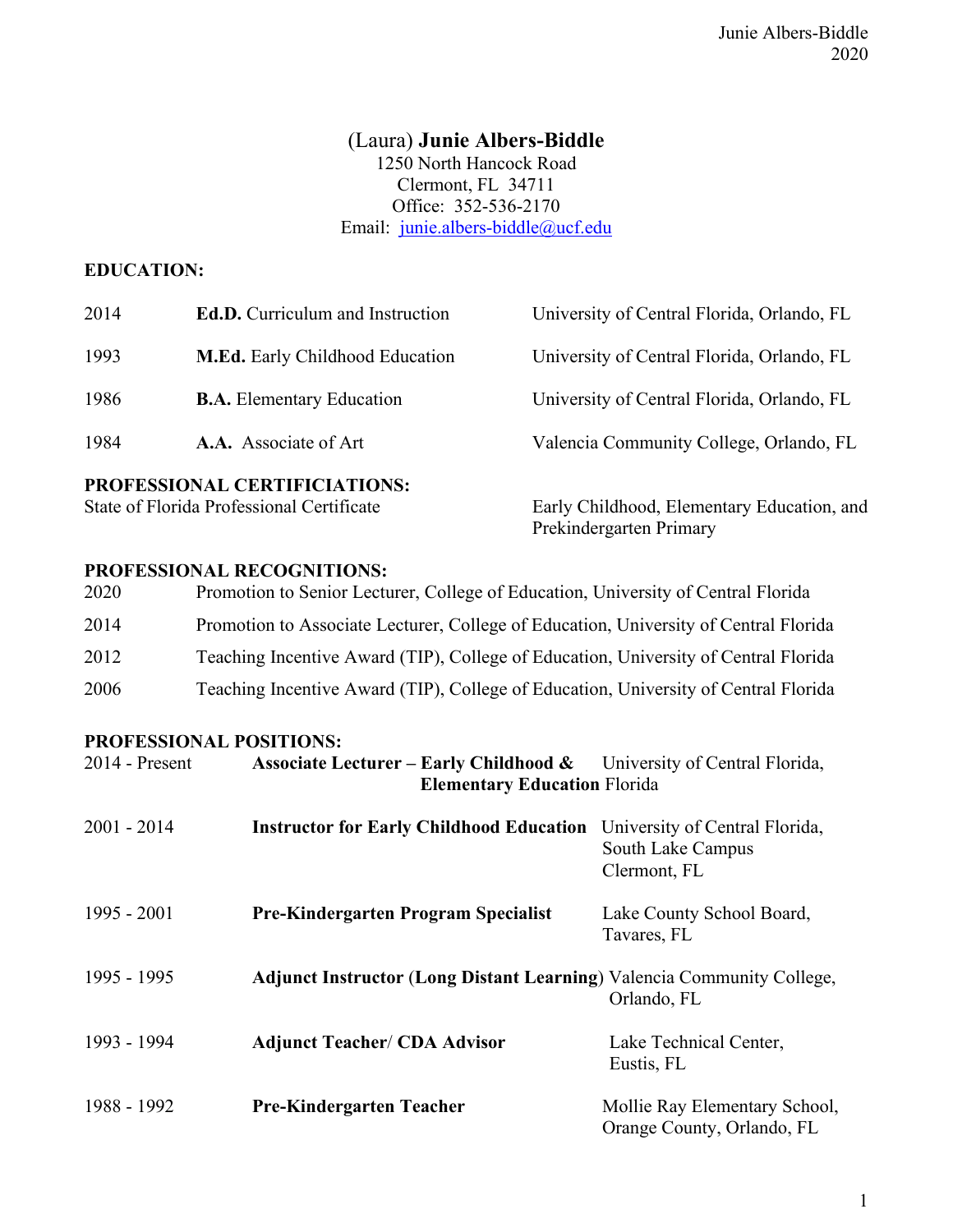1986 - 1988 **Kindergarten Teacher** Goldsboro Elementary School,

.

### **UNIVERSITY TEACHING AND SUPERVISION ACTIVITIES:**

### **University of Central Florida, Orlando, Florida**

### **Graduate Courses Taught:**

EEC 5205 Programs and Trends in Early Childhood Education

EEC 5206 Organization of Instruction in Early Childhood Education

### **Undergraduate Courses Taught:**

ARE 2000/ARE 2011 Art and Creativity for Young Children EDF 2720 Children in Schools: Legal, Ethical, and Safety Concerns EEC 2732 Health, Safety and Nutrition for Young Children EDF 3120 Child Growth and Development EDF 3214 Learning Environments and Teaching Strategies EDF 3307 Learning Environments and Guidance EDF 3740 Foundations of Early Childhood Education EDF 4603 Analysis and Application of Ethical, Legal and Safety Issues in Schools EDG 4410 Teaching Strategies and Classroom Management EEC 3268 Play Development EEC 3610 Social and Emotional Development of Children EEC 3700 Social and Emotional Development of Young Children EEC 3930C Early Childhood Education Seminar – Bridging Theory to Practice EEC 4235C Early Childhood Education Seminar EEC 4260 Early Childhood Program Evaluation EEC 4268 Curriculum Activities in Early Childhood EEC 4303 Planning Creative Activities in Early Childhood EEC 4402 Cultural Family Systems EEC 4604 Classroom Management and Guidance of Young Children EEC 4661 Early Childhood Education Theory and Practice EEC 4731 Health, Safety and Nutrition for Young Children EEC 4932 Special Topics/ Early Childhood Education Theory and Practice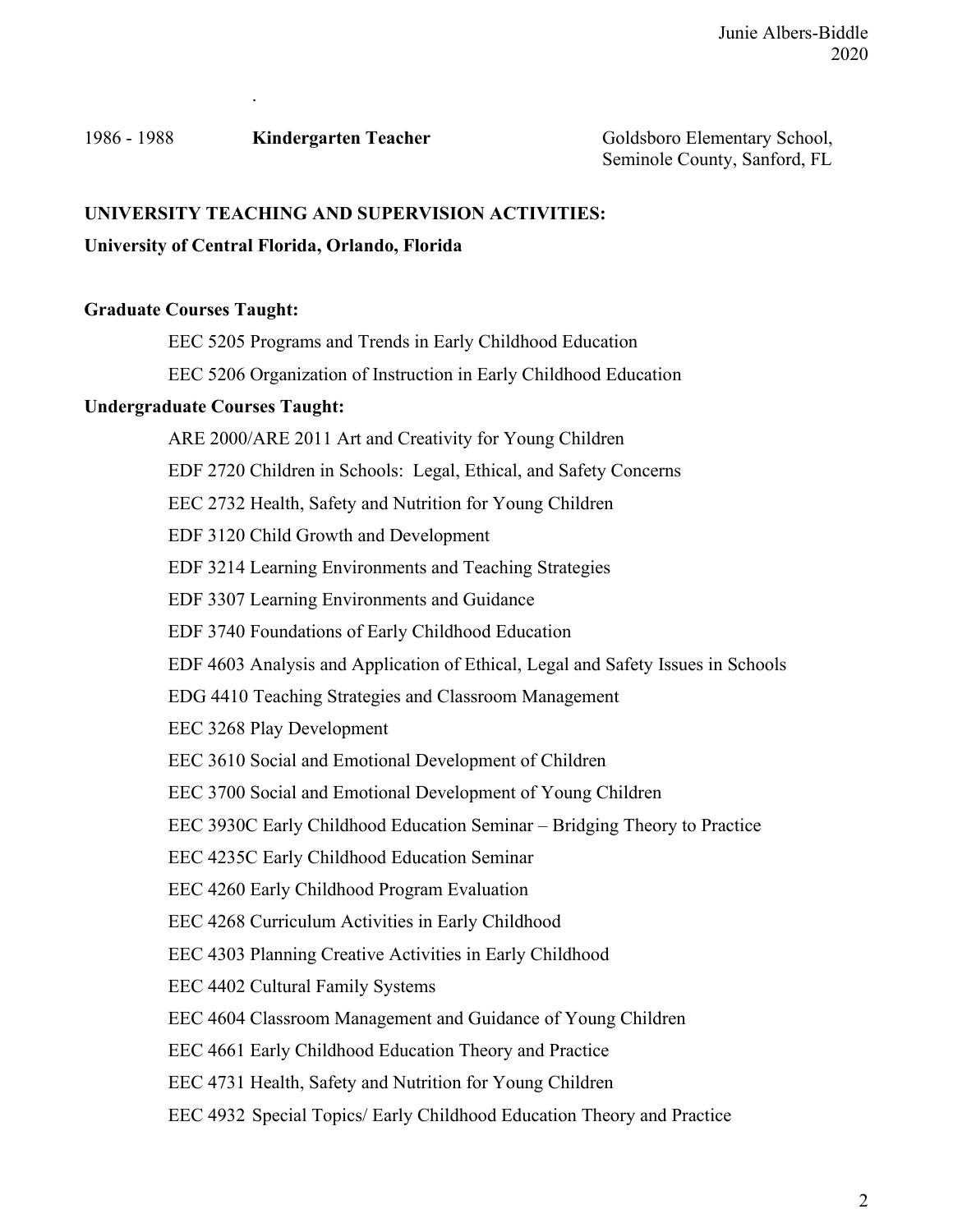EEX 3450 Young Children with Special Needs

EEX 4751 Parent Involvement in Education

LAE 3414 Literature for Children

MAE 4300 Exploring Math/Math Curriculum and Assessment for Young Children

MUE 2211 Music and Movement for Young Children

RED 4311 Development of Literacy

### **Supervision Responsibilities and Clinical Experiences:**

EEC 3940 Internship I EEC 4940 Practicum (Early Childhood Track 3) EEC 4942 Practicum: Early Childhood Careers EEC 4943 Internship II (Early Childhood) EDE 4932 Elementary Education Internship I EDE 4943 Elementary Education Internship II EDE 6946 Graduate Internship

### **Internship Clinical Coordination:**

Coordinator of all interns in the Western Region - Lake, Sumter, Marion, Citrus, and Alachua Counties (2017 - present) Lead orientations UCF/South Lake Campus elementary education interns (2016 - present) Lead supervising teacher orientations for Lake County Schools (2016 – present) Coordinator of elementary and early childhood interns in Lake County (2014-2017) Placement of all early childhood interns on South Lake Campus (2001-2014)

# **Advising Responsibilities:**

Academic Advisor to Undergraduate Students

### **ADL 5000 Mentorships:**

| Fall 2014   | EEX 3450 - Milaura Spelman |
|-------------|----------------------------|
| Fall 2013   | EEX 3450 - Hannah Ehrli    |
| Summer 2013 | EEX 4751 - Andrea Walsh    |
| Fall 2011   | EEC 4235 - Angela Vatalaro |

# **ADJUNCT TEACHING RESPONSIBILITIES**

# **1995 Valencia Community College, Orlando, Florida**

ARE 2002 Art and Creativity

EDG 2935 Music and Movement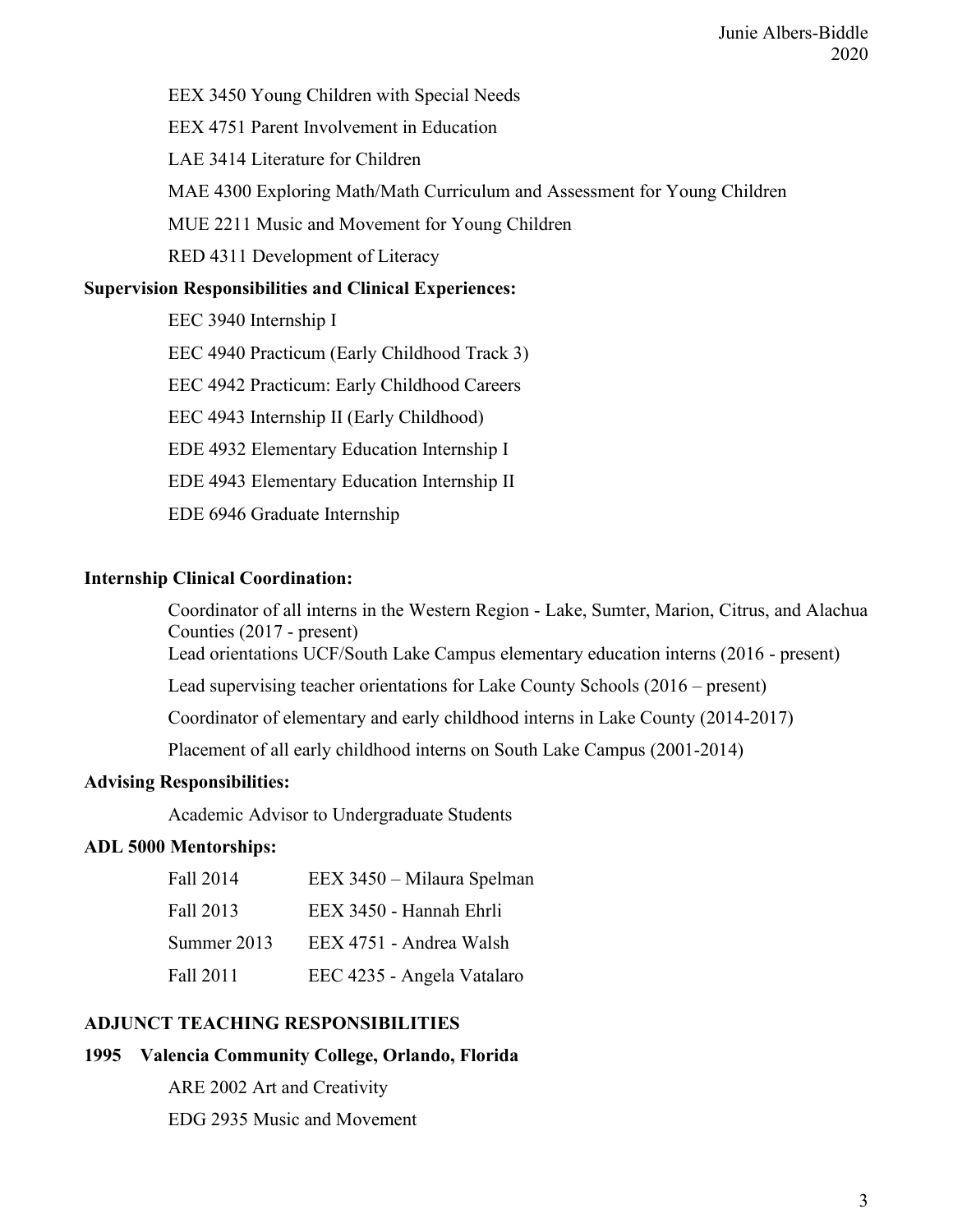EEC 2001 Introduction to Early Childhood Education EEC 2935 (Special Topics in Ed.) Child Growth and Development EEC 2935 (Special Topics in Ed.) Curriculum

# **1993-1994 Lake Technical Center, Tavares, Florida** Apprentice Related Classroom Instruction Curriculum for Young Children Child Growth and Development Positive Communication and Guidance Creative Curriculum Child Development Associate (CDA) Observations Department of Children and Families (DCF) State Mandated Childcare Training 10 Hour Preschool Developmentally Appropriate Practices

# **RESEARCH AND CREATIVE ACTIVITIES: Publications:**

Englehart, D., Mitchell, D., **Albers-Biddle, J.**, Jennings-Towle, K., & Forestieri, M. (2016). *STEM play: Integrating inquiry into learning centers*. Lewisville, NC: Gryphon House, Inc.

Albers-Biddle, J., (2014). *Staffing practices of elementary school principals for teachers in primary grades and implications for the prek-3 continuum*. (Unpublished doctoral dissertation). University of Central Florida, Orlando, FL.

# **Creative Works:**

Englehart, D., Mitchell, D., **Albers-Biddle, J.**, & Forestieri, M. (2015). "When I Grow Up…"STEM Kits. Kaplan Early Learning Company.<https://www.kaplanco.com/stem-grow-up-kits>

# **National Presentations:**

Blanch, N., Wenzel, T., **Albers-Biddle, J**., Ergle, R., Jennings-Towle, K., Kay, M., & Luke, S., (2019). *Cultivating a community of practice: The consortium for future teachers at UCF*. Association of Teacher Educators (ATE), Atlanta, GA.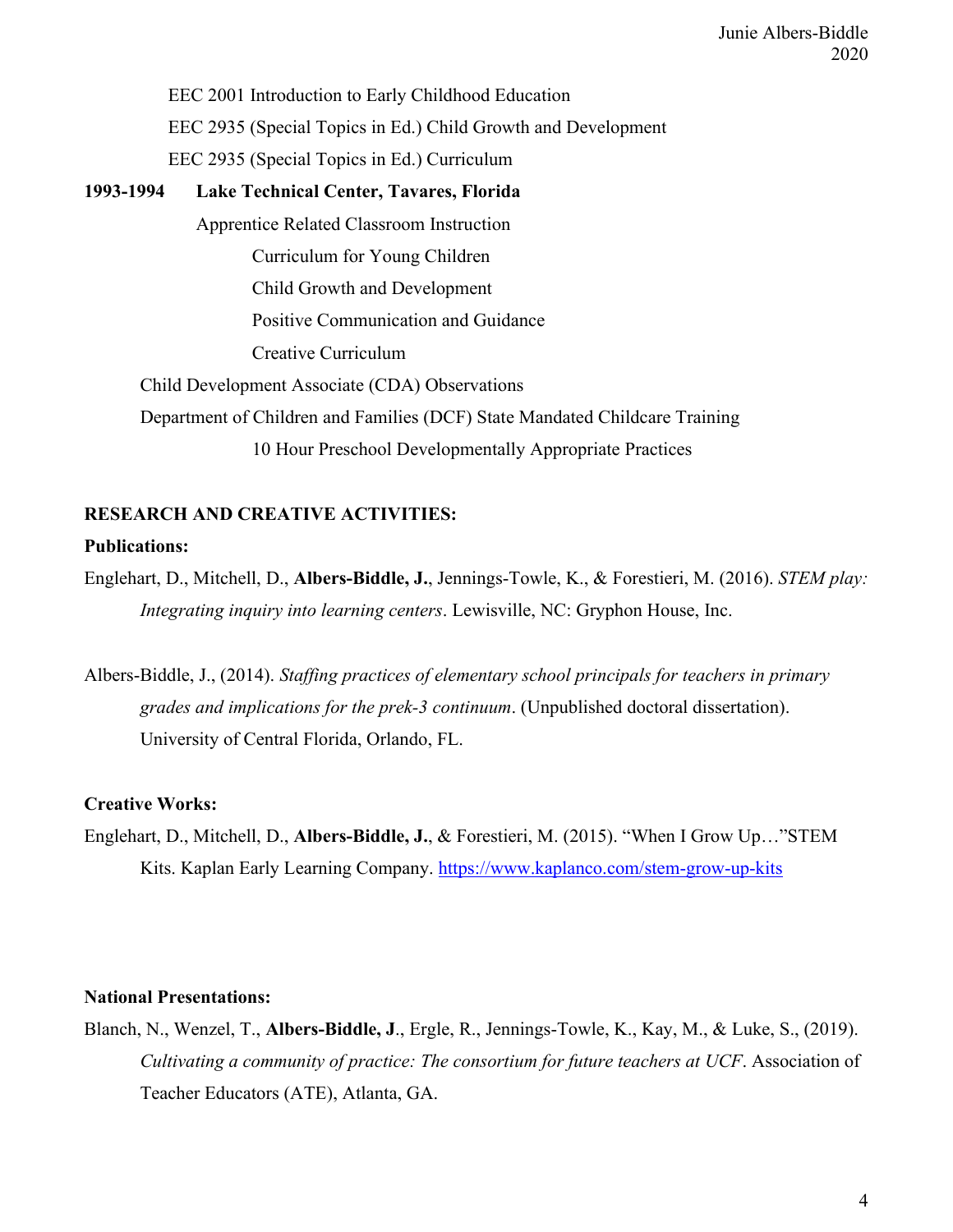- Blanch, N., Wenzel, T., **Albers-Biddle, J**., Ergle, R., Jennings-Towle, K., Kay, M., & Luke, S., (2019). *Cultivating a community of practice: The consortium for future teacher at UCF*. National Association of Professional Development Schools (NAPDS) Conference, Atlanta, GA.
- Blanch, N., Kay, M., **Albers-Biddle, J.**, Hunter, N., Lamoreaux, K. & Luke, S. (2018, March); *It has to start somewhere: Creating a collaborative community partnership with Lake County Schools.* National Association of Professional Development Schools (NAPDS) Conference. Jacksonville, FL.
- Albers-Biddle, J. (2015, November). *Staffing practices of elementary school principals for teachers in primary grades and implications for the prek-3 continuum.* National Association for Early Childhood Teacher Educators (NAECTE) Annual Conference. Orlando, FL.
- Albers-Biddle, J. (2014, November) *Hiring practices of elementary school principals for teachers in primary grades.* National Association for Early Childhood Teacher Educators (NAECTE) Annual Conference. Dallas, TX.
- Albers-Biddle, J. (2014, June) *Principals hiring practices of teachers in primary grades.* National Association for Early Childhood Teacher Educators (NAECTE) Summer Conference. Minneapolis, MN.
- Albers-Biddle, J. (2013, June) *Principals preferences for hiring teachers in primary grades*. National Association for Early Childhood Teacher Educators (NAECTE) Professional Development Institute. San Francisco, CA.
- Albers-Biddle, J., Hartle, L., & Stegelin, D. (2005, December). *Electrified engagement: A technology toolbox for early childhood professional development.* National Association for the Education of Young Children (NAEYC) Annual Conference & Expo, Washington, D.C.

#### **State Presentations:**

- Kay, M., Blanch, N., Trenta, S., Ergle, R., Luke, S., & **Albers-Biddle, J**.,(2020). *Strengthening a community of practice for recruitment and retention.* Florida Future Educators of America State Conference, Orlando, FL.
- Wenzel, T., Kay, M., Blanch, N., Albers-Biddle, J., Luke, S., Trenta, S., & Jennings-Towle, K. (2019). *Strengthening a community of practice for recruitment and retention: The role of teacher preparation programs.* 66<sup>th</sup> Annual SRATE Conference. St. Augustine, FL.
- Trenta, S., Blanch, N., **Albers-Biddle, J**., Ergle, R., Kay, M., Luke, S., Jennings-Towle, K., (2019). *Consortium for Future Educators*. Florida Future Educators of America State Conference, Orlando, FL.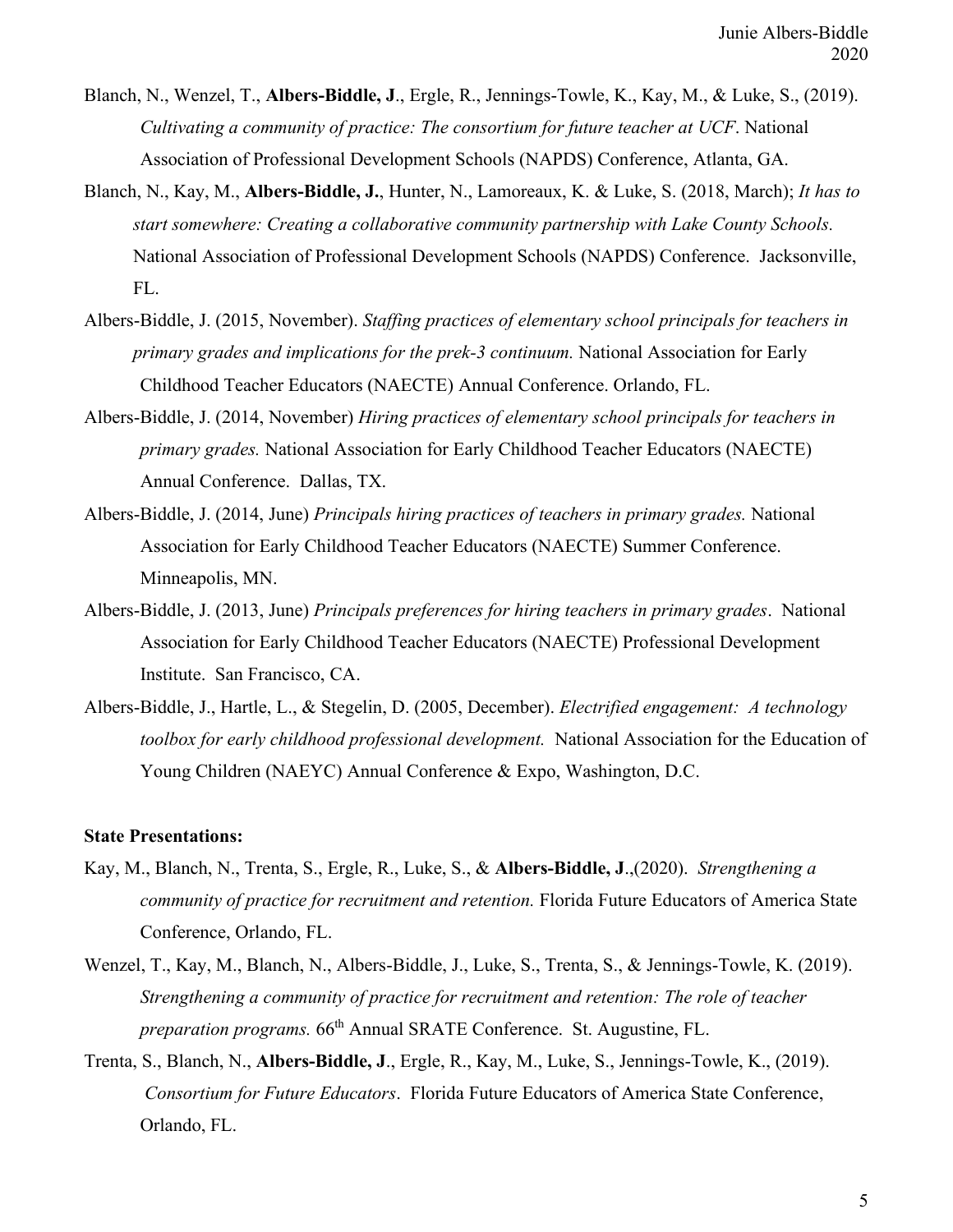### **Local Presentations:**

- Albers-Biddle, J. (2019, August). *STEM play: Integrating inquiry into learning centers.* 2019 VPK Academy. Orange County Schools, Orlando, FL.
- Albers-Biddle, J. (2017, April). *STEM play: Integrating Inquiry into learning centers.* Annual Lake County Early Childhood Conference, Lake Sumter State College, Leesburg, FL.
- Albers-Biddle, J. (2016, April). *Developing skills across the prek curriculum in a STEM infused art center.* Annual Lake County Early Childhood Conference, Lake Sumter State College, Leesburg, FL.
- Albers-Biddle, J. (2015, March). *Bridging four-year-old standards with common core math standards.*  Annual Lake County Early Childhood Conference, Tavares, FL.
- Englehart, D., **Albers-Biddle, J**., & Jennings-Towle, K. (2014, April). *A story to tell: Yoga and storytelling to support literacy.* Seminole State College, Sanford, FL.
- Albers-Biddle, J., & Jennings-Towle, K. (2014, April). *Playing with math and science in PreK: The understanding of mathematical and scientific concepts.* Annual Lake County Early Childhood Conference, Tavares, FL.
- Englehart, D., **Albers-Biddle, J**., & Jennings-Towle, K. (2014, March). *The adventures of Nellie the dog: Encouraging the language development through onscreen learning experience.* Seminole State College, Sanford, FL.
- Englehart, D., **Albers-Biddle, J**., & Jennings-Towle, K. (2013, December). *Just the facts! Using nonfiction literature with young children.* Seminole State College, Sanford, FL.
- Albers-Biddle, J. (2012, February). *Positive discipline for young children.* Annual Lake County Early Childhood Conference, Leesburg, FL.
- Albers-Biddle, J., Greata, J., & Roberts, K. (2011, April). *Early childhood options in higher education.* Annual Lake County Early Childhood Conference, Leesburg, FL.
- Albers-Biddle, J. (2009, April). *Positive discipline for young children.* Annual Lake County Early Childhood Conference, Leesburg, FL.
- Albers-Biddle, J., & Greata, J. (2009, April). *Early childhood options in higher education.* Annual Lake County Early Childhood Conference, Leesburg, FL.
- Albers-Biddle, J., Babb, G., & Edwards, D. (2008, April). *Early childhood options in higher education* Annual Lake County Early Childhood Conference, Leesburg, FL.
- Albers-Biddle, J. (2007, April). *Math made fun for prek & k.* Annual Lake County Early Childhood Conference, Leesburg, FL.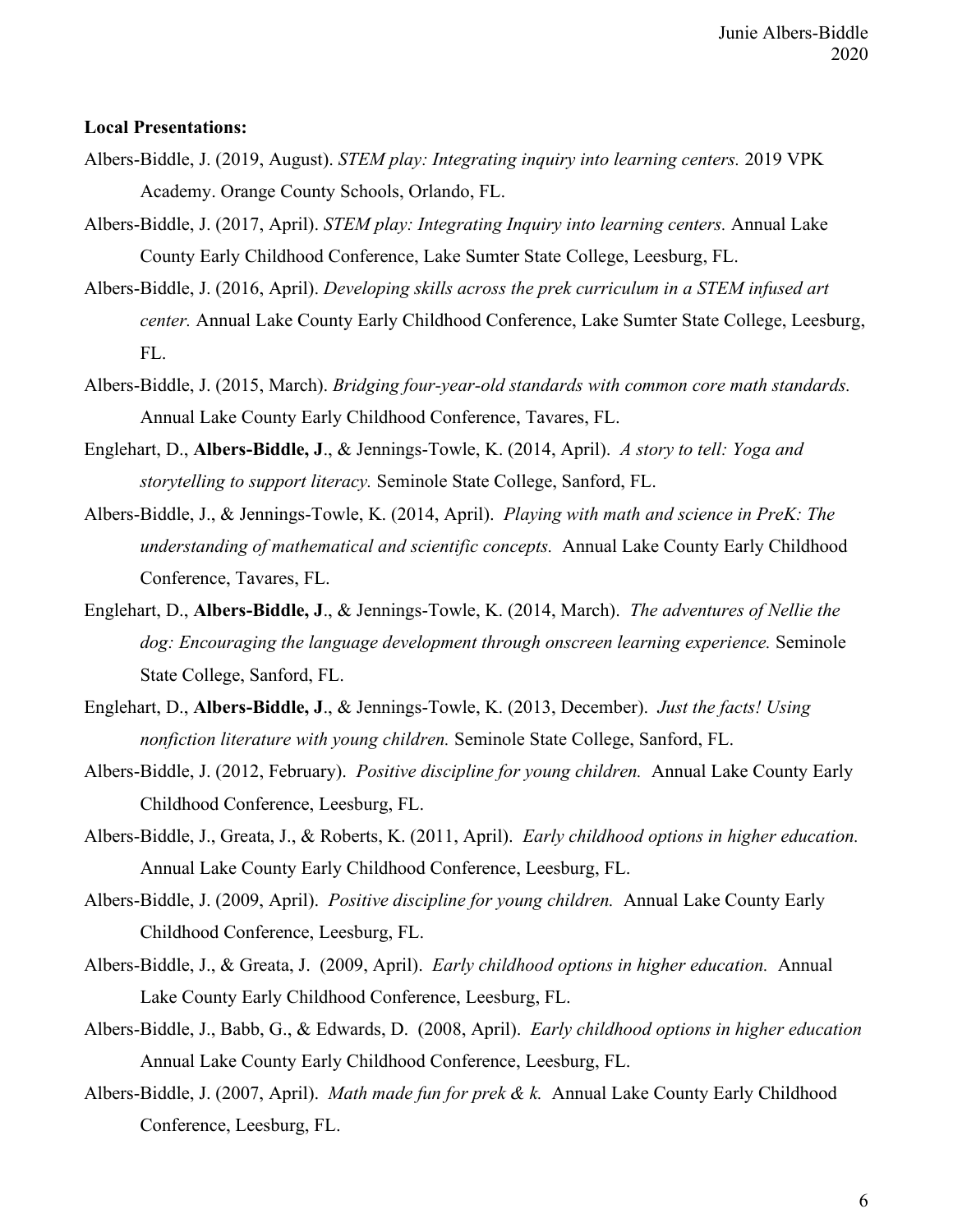- Albers-Biddle, J. (2006.April). *Fostering healthy living through play: Playful learning and playful teaching.* Annual Lake County Early Childhood Conference, Leesburg, FL.
- Albers-Biddle, J. (2005, August). *Infant toddler and preschool development workshops.* Lake Community Action Annual Head Start Conference. Leesburg, FL.
- Albers, J. (2002, April). *Professional development in early childhood education.* Annual Lake County Uniting for Children Early Childhood Conference, Tavares, FL.
- Albers, J. (1998, March). *Positive discipline with young children.* Annual Lake County Early Childhood Conference, Tavares, FL.

#### **Honors in the Major Committee Member:**

- Cohn, M. S., (2016). *Examining the perceptive roles of a school psychologist in collaboration with early educators.* (Early Childhood Development and Education, University of Central Florida). Chair: Dr. Kelly Jennings-Towle.
- Buchman, M. (2015-2016). *A systematic literature review exploring the effects of occupational therapy rehabilitation and motivation on geriatric patients.* (Sport and Exercise Science, University of Central Florida). Chair: Dr. Jeff Biddle.
- McClone, N. (2015). *Psychological factors that impact the drop-out rate in adolescent sports.* (Sport and Exercise Science, University of Central Florida). Chair: Dr. Jeff Biddle.
- Vasist, N. (2014-2015). *The effect of misogynistic humor on the perception of women*. (Psychology, University of Central Florida). Chair: Dr. Chrysalis Wright.

#### **Textbook Reviews:**

- Evertson, C. M. & Emmer, E. T. (2018). *Classroom management for elementary teachers.* (10<sup>th</sup> ed.) Columbus, OH: Pearson Education.
- Grant, K & Ray, J. (2010). *Home, school, and community collaboration: Culturally responsive family involvement*. Thousand Oaks, CA: SAGE Publication, Inc.
- Hendrick, J. & Weissmann, P. (2010). *The whole child: Developmental education for early years* (9th ed.). Upper Saddle River, NJ: Pearson Education, Inc.
- Geist, E. (2009). *Children are born mathematicians: Supporting mathematical development, birth to age eight.* Upper Saddle River, NJ: Pearson Education, Inc.
- Hendrick, J. & Weissmann, P. (2006). *The whole child: Developmental education for early years* (8th ed.). Upper Saddle River, NJ: Pearson Education, Inc.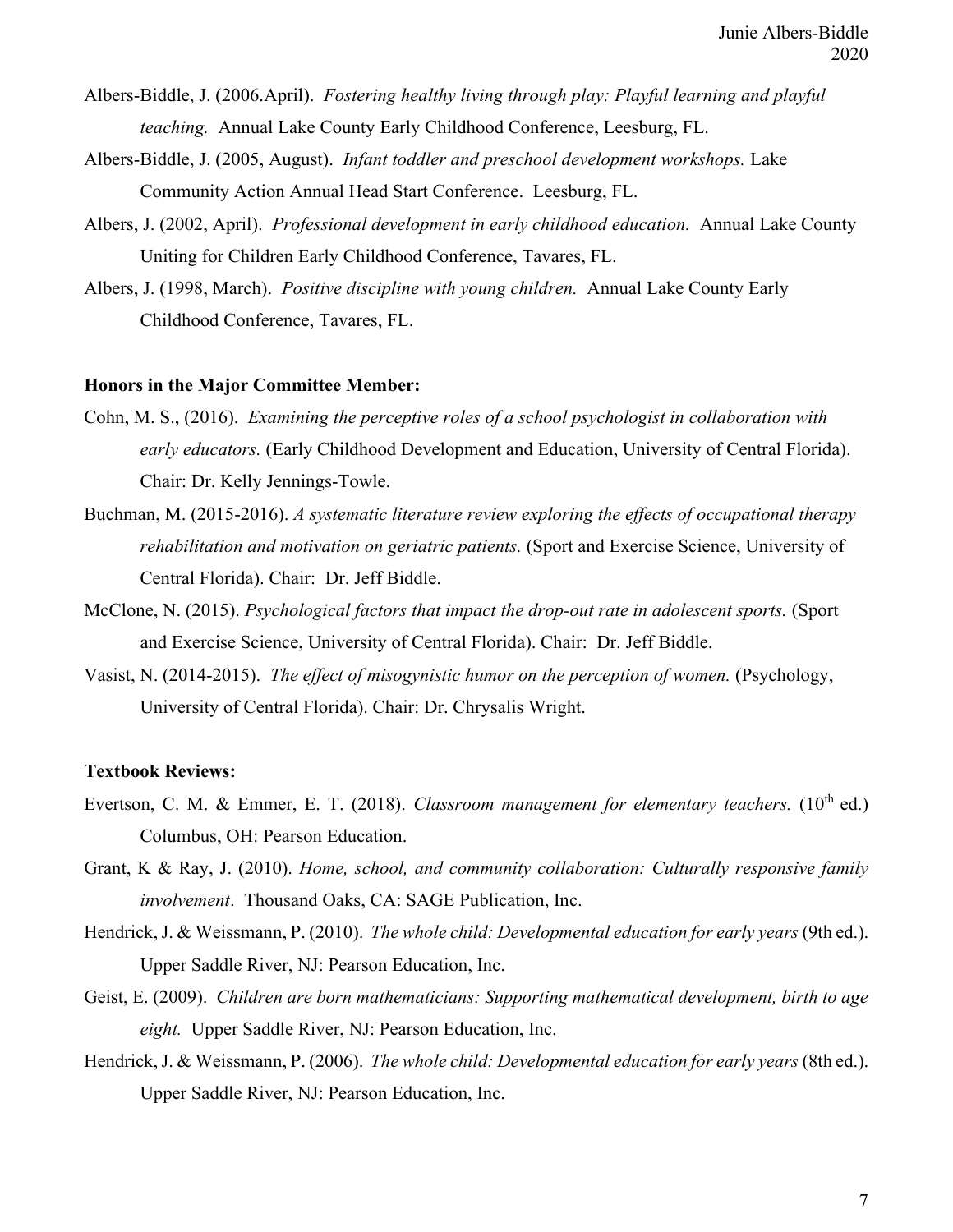### **Research Involvement:**

| 2011-2014 | Principal Preferences for Hiring Teachers in Primary Grades. Doctoral Dissertation                                                                                                                                                                      |
|-----------|---------------------------------------------------------------------------------------------------------------------------------------------------------------------------------------------------------------------------------------------------------|
| 2013      | The Effects of Varying Levels of Virtual and Traditional Professional<br>Development in TeachLivE on Teacher Performance and Student Learning.<br>Conducted observations using the Teacher Practice Observation Tool (TPOT)<br>with Carrie Straub (UCF) |
| 2010-2012 | <i>Teacher Dispositions in Pre-Service Teacher Educators, Early Childhood</i><br>Program with Steve Lang (USF) and Judy Wilkerson (FGCU)                                                                                                                |

# **PROFESSIONAL AFFILIATIONS:**

### **National and International:**

Association for Childhood Education International National Association for the Education of Young Children National Association of Early Childhood Teacher Educators National Association for Professional Development Schools

# **Regional and State:**

Florida Association for the Education for Young Children Florida Association for Childhood Education Southern Early Childhood Association

# **Local:**

Early Childhood Association of Lake County

# **SERVICE:**

# **Service to K-12 and Community:**

| $2019 - 2020$    | Judge for the Lake County Teacher of the Year, Lake County Education<br>Foundation                    |
|------------------|-------------------------------------------------------------------------------------------------------|
| $2015$ - Present | Chair, Lake County UCF Alumni Club                                                                    |
| $2016 - 2017$    | Member, UCF South Lake Advisory Council                                                               |
| $2016 - 2018$    | Vice President of Operations, Orlando Day Nursery Board of Directors<br>Chair, Quality Advisory Board |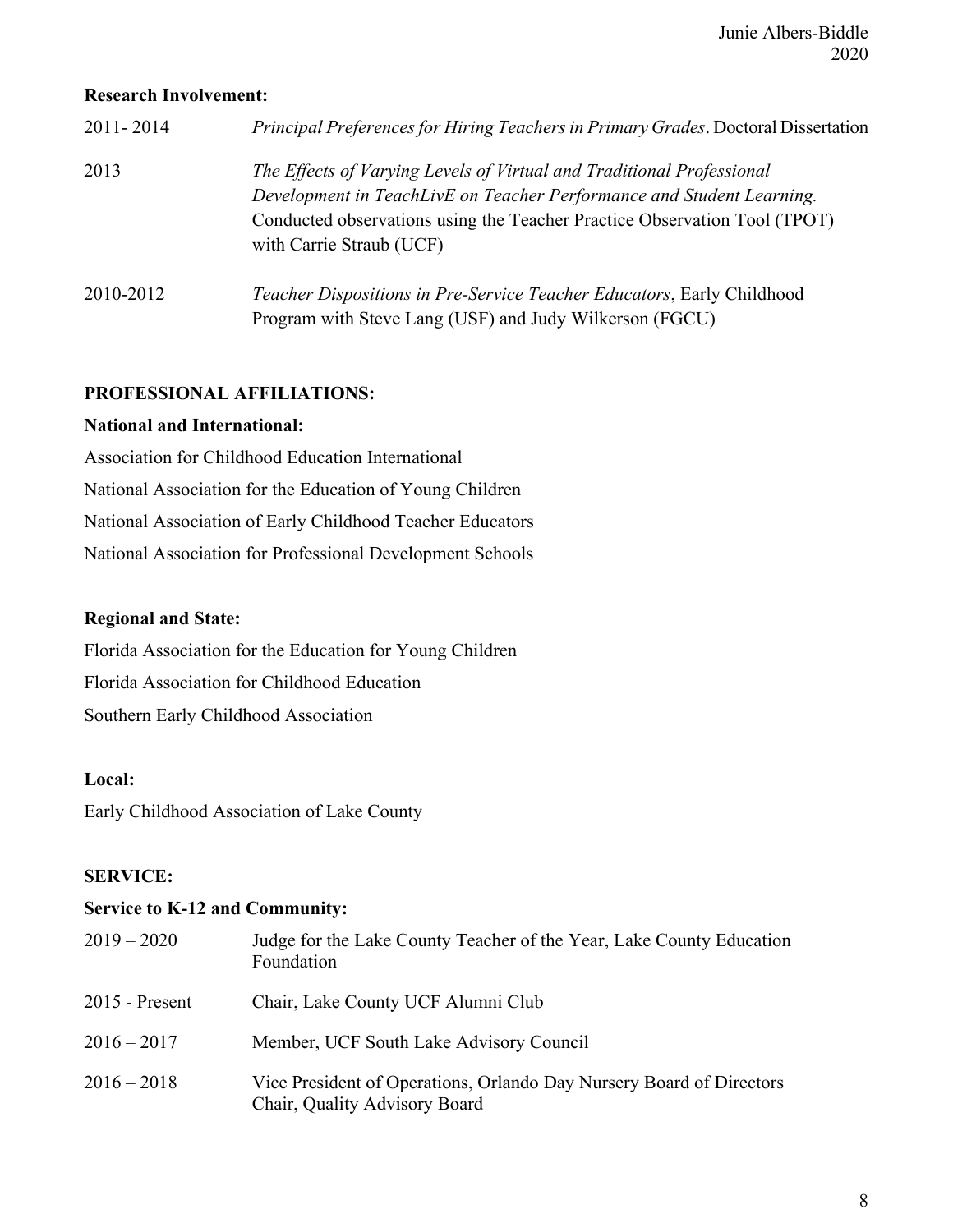| $2015 - 2017$    | Chair, Lake-Sumter State College Early Childhood Education Advisory Board                                                                         |
|------------------|---------------------------------------------------------------------------------------------------------------------------------------------------|
| 2015             | Florida Department of Education & Evaluation Systems, Pearson<br>FTCE Preschool Education (Birth – Age 4) Item Specifications Finalization        |
| 2014             | Florida Department of Education & Evaluation Systems, Pearson<br>FTCE Preschool Education (Birth – Age 4) Competencies and Skills Finalization    |
| $2014 - Present$ | Early Learning Coalition of Lake County's "Uniting for Children Conference"<br>Committee                                                          |
| 2013-2015        | Chair Elect, Lake County UCF Alumni Club                                                                                                          |
| 2013             | Florida Department of Education & Evaluation Systems, Pearson<br>FTCE PreK-3 Subtest 1: Developmental Knowledge Standard Setting                  |
| $2011 - 2017$    | Judge for the Lake County Teacher of the Year, Lake County Education<br>Foundation                                                                |
| 2011             | Florida Steps to Success Early Learning Career Pathways. Palm Beach State<br>College Outcomes Driven Training (ODT) Facilitator Training Program. |
| 2009             | Florida Department of Education & Evaluation Systems, Pearson<br>FTCE Test Form Validation process for Subject Area Exam: PreK/Primary            |
| $2008 - 2014$    | Lake-Sumter Community College Early Childhood Education Advisory Board                                                                            |
| $2008 - 2010$    | Florida Department of Education, Office of Early Learning. Florida Voluntary<br>Prekindergarten (VPK) Education Standards Trainer.                |
| 2008             | Early Childhood Professional Development Schools Committee. Worked with<br>Orlo Vista Elementary School with Math Training.                       |
| 2006-2009        | Judge for the Lake County Rookie Teacher of the Year, Lake County Education<br>Foundation                                                         |
| 2005-2008        | South Lake YMCA Board                                                                                                                             |
| $2004 - 2012$    | Early Learning Coalition of Lake County's Curriculum Development Committee                                                                        |
| $2002 - 2012$    | Early Learning Coalition of Lake County's Professional Development Committee                                                                      |
| $2002$ – Present | Supervision of interns in Lake, Orange, Osceola, Seminole, and/or Sumter<br>Counties                                                              |
| $2001$ – Present | Early Learning Coalition of Lake County's Uniting for Children Conference<br>Committee                                                            |
| $2001 - 2009$    | Early Learning Coalition of Lake County's Provider Growth and Development<br>Committee                                                            |